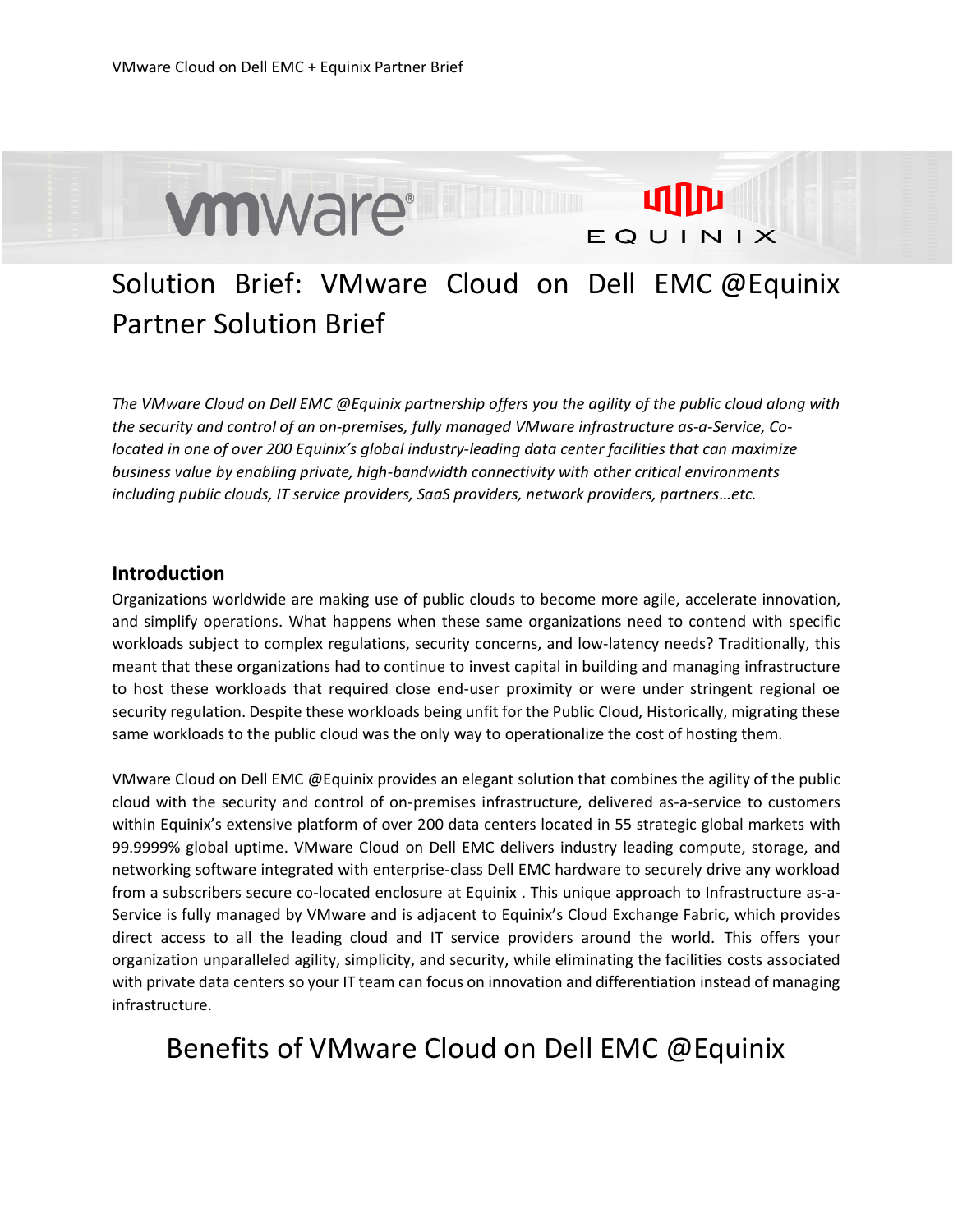

*VMware has partnered with Equinix, the world's leading interconnection and data center provider, to offer VMware Cloud on Dell EMC's Infrastructure as-a-Service available in Equinix facilities around the world. Equinix has over 200 data centers in over 55 markets on five continents*.

VMware Cloud on Dell EMC is the latest service to be offered on Platform Equinix, which is targeted for Enterprise businesses moving towards their digitalization goals. By subscribing to VMware Cloud on Dell EMC co-located at Equinix, you can optimize performance, security and control by privately connecting your infrastructure to the world's largest digital ecosystem of public clouds, IT service providers, SaaS providers, network providers, and partners. Hosting VMware Cloud on Dell EMC in Equinix's data center facilities allows customers to monetize their entire private data center costs into a monthly services bill – eliminating all CapEx infrastructure and facility real-estate costs traditionally spent.

For customers who have been dealing with increasing data center facilities costs as well as pressure to reduce capital spend on infrastructure refurbishment ever few years, VMware Cloud on Dell EMC hosted at Equinix is a solid option for eliminating these costs in favor of operationalizing these expenses as a single monthly bill.

Interested? Please contact us at [VMConDellEMC@equinix.com](mailto:VMConDellEMC@equinix.com) for more information about a [for a free](https://info.equinix.com/VMConDellEMC_Reg_LP.html)  [trial!](https://info.equinix.com/VMConDellEMC_Reg_LP.html)

**VMware (Nasdaq: VMW)**, a global leader in cloud infrastructure and business mobility, accelerates our customers' digital transformation journey by enabling enterprises to master a software-defined approach to business and IT. With VMware solutions, organizations are creating exceptional experiences by mobilizing everything, responding faster to opportunities with modern data and apps hosted across hybrid clouds, and safeguarding customer trust with a defense-in-depth approach to cybersecurity.

**Contact:** [vmcondellemc@vmware.com](mailto:vmcondellemc@vmware.com)

**VMware Cloud on Dell EMC Service Page**:<https://www.vmware.com/products/vmc-on-dell-emc.html>

**Equinix,Inc. (Nasdaq: EQIX)** connects the world's leading businesses to their customers, employees and partners inside the most-interconnected data centers. On this global platform for digital business, companies come together across more than 50 markets on five continents to reach everywhere, interconnect everyone and integrate everything they need to create their digital futures.

## **Contact:** VMConDel[l EMC@equinix.com](mailto:EMC@equinix.com)

**Equinix Cloud Exchange Fabric Webpage:** [https://www.equinix.com/interconnection-services/cloud](https://www.equinix.com/interconnection-services/cloud-exchange-fabric/)[exchange-fabric/](https://www.equinix.com/interconnection-services/cloud-exchange-fabric/)